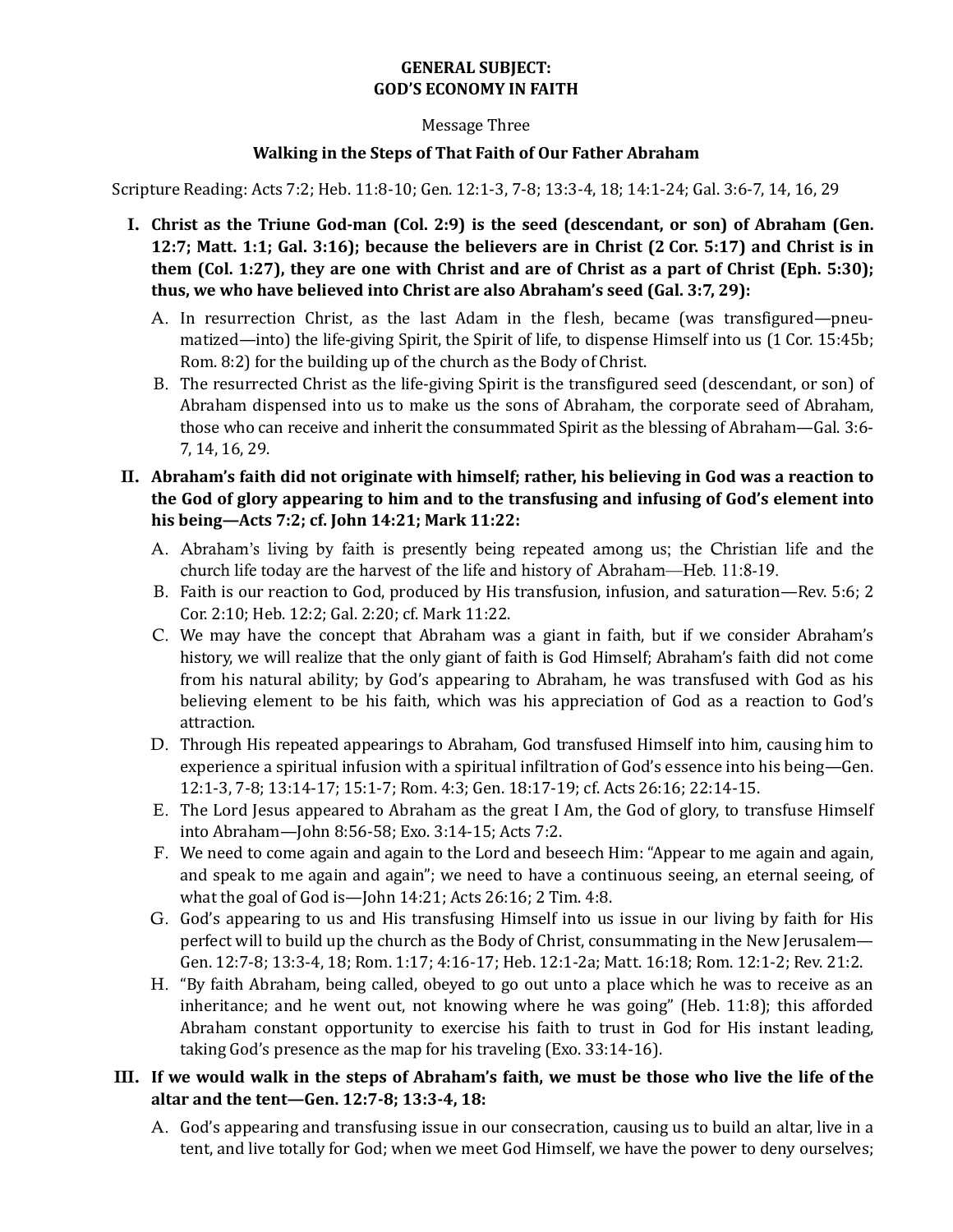the denying of the self ceases to be optional when we have met God; no man can see God and live—Exo. 33:20; Job 42:5; Matt. 5:8; 1 John 3:2-3.

- B. An altar is for worshipping God by offering all that we are and have to God for His purpose; building an altar means that our life is for God, that God is our life, and that the meaning of our life is God-Gen. 8:20-21a; Exo. 29:18-22.
- C. Abraham's dwelling in a tent testified that he did not belong to the world but lived the life of a sojourner on the earth, sojourning by faith, as in a foreign land—Heb.  $11:9-10$ :
	- 1. The tent is the issue of the altar; the altar and the tent are interrelated and cannot be separated; all the things we possess must pass through the altar; they are given back to us by the Lord to meet our need in the world.
	- 2. We may use the things that we possess, but they must not govern us; we can have them and let them go; they can be given, and they can be taken away—this is the principle of the tent life.
	- 3. Erecting a tent is an expression, a declaration, that we do not belong to this world, that we belong to another country; our real country is a better country, a heavenly one, the heavenly New Jerusalem—vv. 13-16, 10; 12:22; Rev. 21:2.
	- 4. Abraham's tent was a miniature of the New Jerusalem; the Bible ends with a tent; the New Jerusalem is the ultimate tent, the ultimate tabernacle, in the universe—vv. 2-3.
	- 5. As we are living in the tent of the church life as the reality of the Tent of Meeting, we are waiting for its ultimate consummation—the ultimate Tent of Meeting, the New Jerusalem— 1 Tim. 3:15; Lev. 1:1; Heb. 11:9-10; Rev. 21:2-3.
- D. Abraham had his failures, and there was the forsaking of the altar and the tent; however, with him there was a recovery, and recovery is a matter of returning to the altar and the tent with calling on the name of the Lord—Gen. 12:9-10; 13:3-4; Rom. 10:12-13; 12:1-2:
	- 1. Eventually, at Hebron Abraham's tent became a place where he had fellowship with God and where God could fellowship with him-Gen. 13:18.
	- 2. At Hebron God was revealed to Abraham as the God with His human friendship so that He might gain Abraham to be His intercessor for the rescue of His backslidden believer, for the bringing forth of Christ, and for the destruction of the works of the devil in His chosen people—James 2:23; 2 Chron. 20:7; Isa. 41:8; Gen. 18; 1 John 5:16a; Gal. 4:19; 1 John 3:8.

## IV. To live by faith, as Abraham did, is to cooperate with Christ in His heavenly ministry, not only by living a life of the altar and the tent but also by fighting for the brother—Gen. 12:7-8; **14:1-24; Rom. 4:12:**

- A. Lot made the mistake of separating himself from Abraham and moving his tent as far as Sodom (Gen. 13:5-12); "now the men of Sodom were very wicked and sinful toward Jehovah" (v. 13).
- B. To leave Abraham was to leave God's goal and God's protection (Phil. 3:17; 1 Cor. 4:16-17; Heb. 13:7); we need to join ourselves to and follow the proper persons in God's economy so that we may be kept in the line of life and the flow of the Lord's move (1 Cor. 15:33; Prov. 13:20; 2 Tim. 1:15-18; 2:22).
- C. Because the land around Sodom was rich, Lot journeyed toward Sodom; eventually, he moved into the city, lived there, and settled there; under God's sovereignty Sodom was conquered, and Lot was taken captive—Gen. 14:12; cf. Jer. 2:13.
- D. Abraham did not count the weak point of his brother and did not take pleasure in Lot's suffering and calamity; as far as Abraham was concerned, it was a shame for him to see that his brother had been captured—1 John 5:16a; Prov.  $10:12$ ; James  $5:19-20$ .
- E. When Abraham received the information about Lot's capture, he made a strong decision to fight for Lot, and he prayed, lifting up his hand to Jehovah, God the Most High, Possessor of heaven and earth-Gen. 14:14, 22; 1 Tim. 2:8.
- F. Abraham decided to take his three hundred eighteen men and fight against the four kings and their armies due to the fact that behind the scene, Melchizedek (meaning "king of